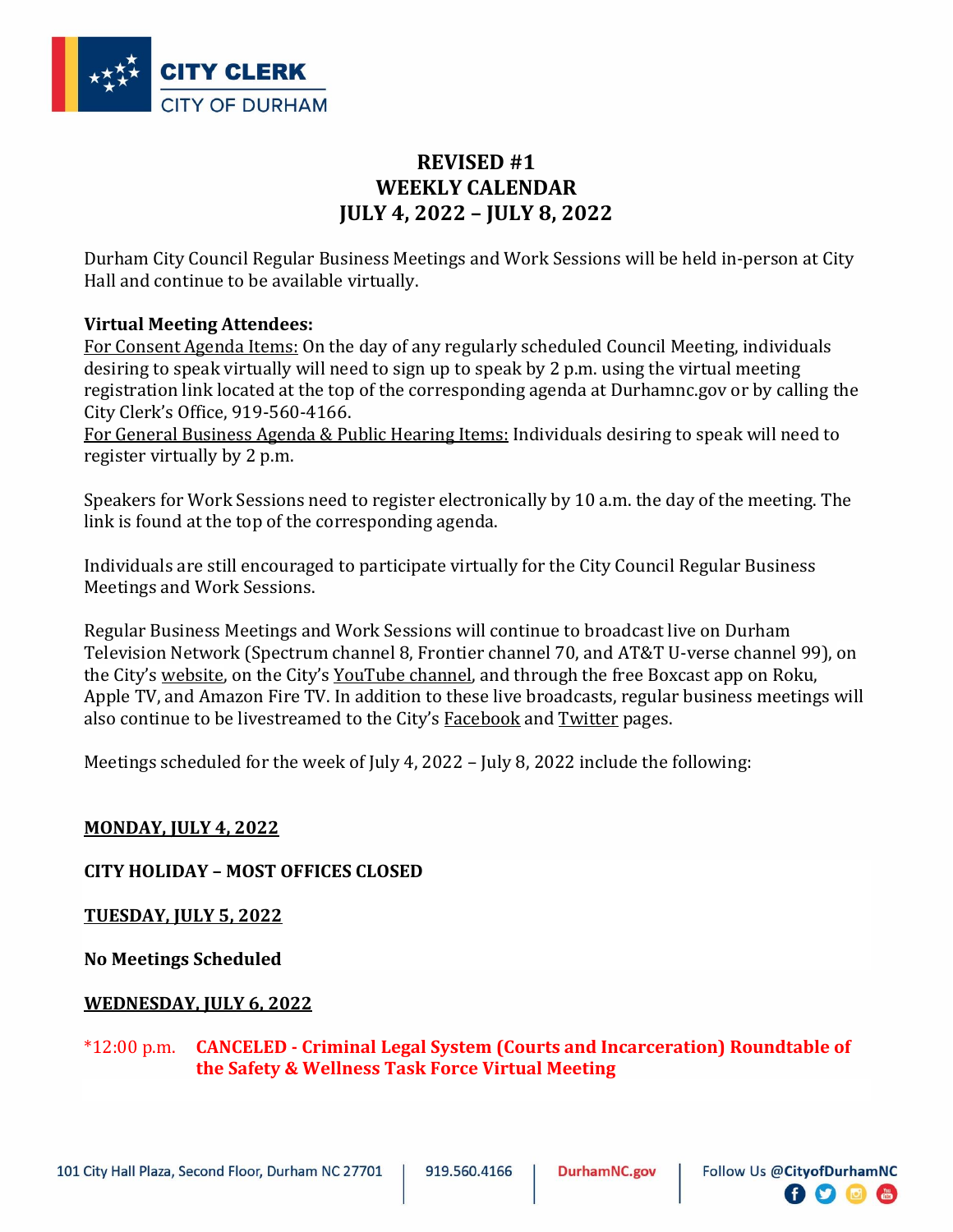#### 2:00 p.m. **Skilled Crisis Care Responders Roundtable of the Safety & Wellness Task Force Virtual Meeting** (Register in advance for this meeting: [https://us06web.zoom.us/webinar/register/WN\\_c2-vCWPTQLm6fxxJrhgF-g](https://us06web.zoom.us/webinar/register/WN_c2-vCWPTQLm6fxxJrhgF-g)

After registering, you will receive a confirmation email containing information about joining the meeting.)

## **THURSDAY, JULY 7, 2022**

## 6:30 p.m. **Development Review Committee of the Durham Bicycle and Pedestrian Advisory Commission Virtual Meeting**

(To access the meeting: <https://us06web.zoom.us/j/82527891987> Meeting ID: 825 2789 1987)

## 7:00 p.m. **Sister Cities of Durham, Inc. Virtual Board Meeting**

(To access the meeting: [https://us02web.zoom.us/j/89779261059?pwd=VevoR0Qqv](https://us02web.zoom.us/j/89779261059?pwd=VevoR0Qqv-xJt1fTEjGFvUAWH0IaY6.1)[xJt1fTEjGFvUAWH0IaY6.1](https://us02web.zoom.us/j/89779261059?pwd=VevoR0Qqv-xJt1fTEjGFvUAWH0IaY6.1) Meeting ID: 897 7926 1059 Passcode: 293723 One tap mobile +13126266799,,89779261059#,,,,\*293723# US (Chicago) +16465588656,,89779261059#,,,,\*293723# US (New York) Dial by your location +1 312 626 6799 US (Chicago) +1 646 558 8656 US (New York) +1 646 931 3860 US +1 301 715 8592 US (Washington DC) +1 346 248 7799 US (Houston) +1 669 444 9171 US +1 669 900 9128 US (San Jose) +1 253 215 8782 US (Tacoma) Meeting ID: 897 7926 1059 Passcode: 293723 Find your local number: [https://us02web.zoom.us/u/kREvIg1aD\)](https://us02web.zoom.us/u/kREvIg1aD)

#### **FRIDAY, JULY 8, 2022**

#### **No Meetings Scheduled**

To learn more about current City of Durham issues and upcoming events watch *CityLife* on Cable Channel 8. *CityLife* airs Mondays at 6:30 p.m. and Tuesdays at 9:00 p.m. Citizen input and questions are invited.